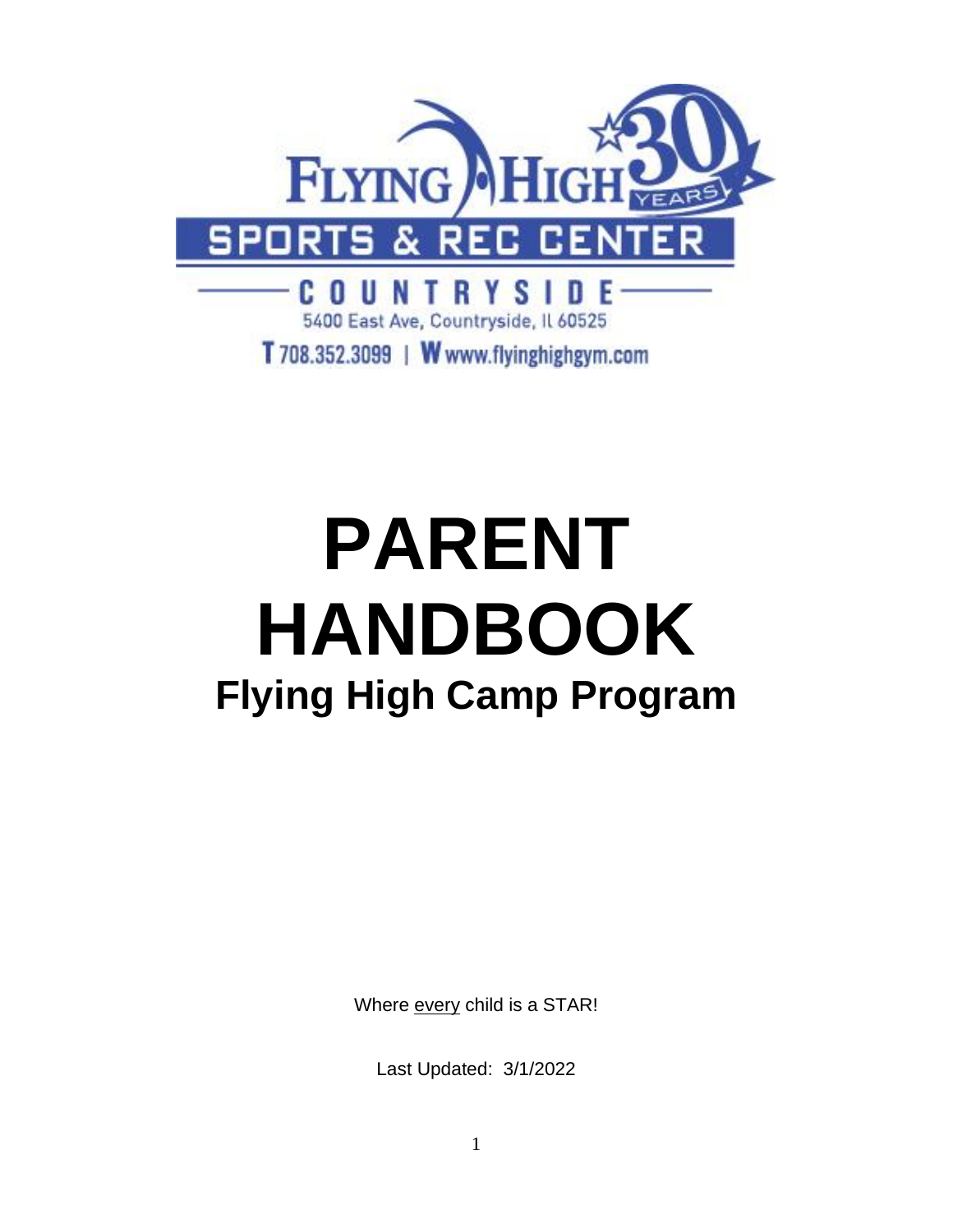Dear Family,

Welcome to our **Flying High Camp Program**! We are so happy that you decided to spend your day(s) with us!

Attached in this packet you will find:

- ❖ Flying High's Parent Handbook for camp
- ❖ New procedures, protocols and policies
- ❖ Frequently asked questions

If you have any questions please do not hesitate to contact me. My direct email is [Erica.P@flyinghighgym.com.](mailto:Erica.P@flyinghighgym.com)

I look forward to spending a wonderful day with you and your child!

Sincerely, Erica A. Perez Camp Director

Flying High Sports & Rec Center 5400 East Ave. Countryside, IL 60525 708.352.3099 ext. 16 [www.flyinghighgym.com](../../mainoffice/AppData/Local/Microsoft/Windows/Temporary%20Internet%20Files/OLK1269/www.flyinghighgym.com)

> **Where every child is a STAR! Flying High Summer Camp**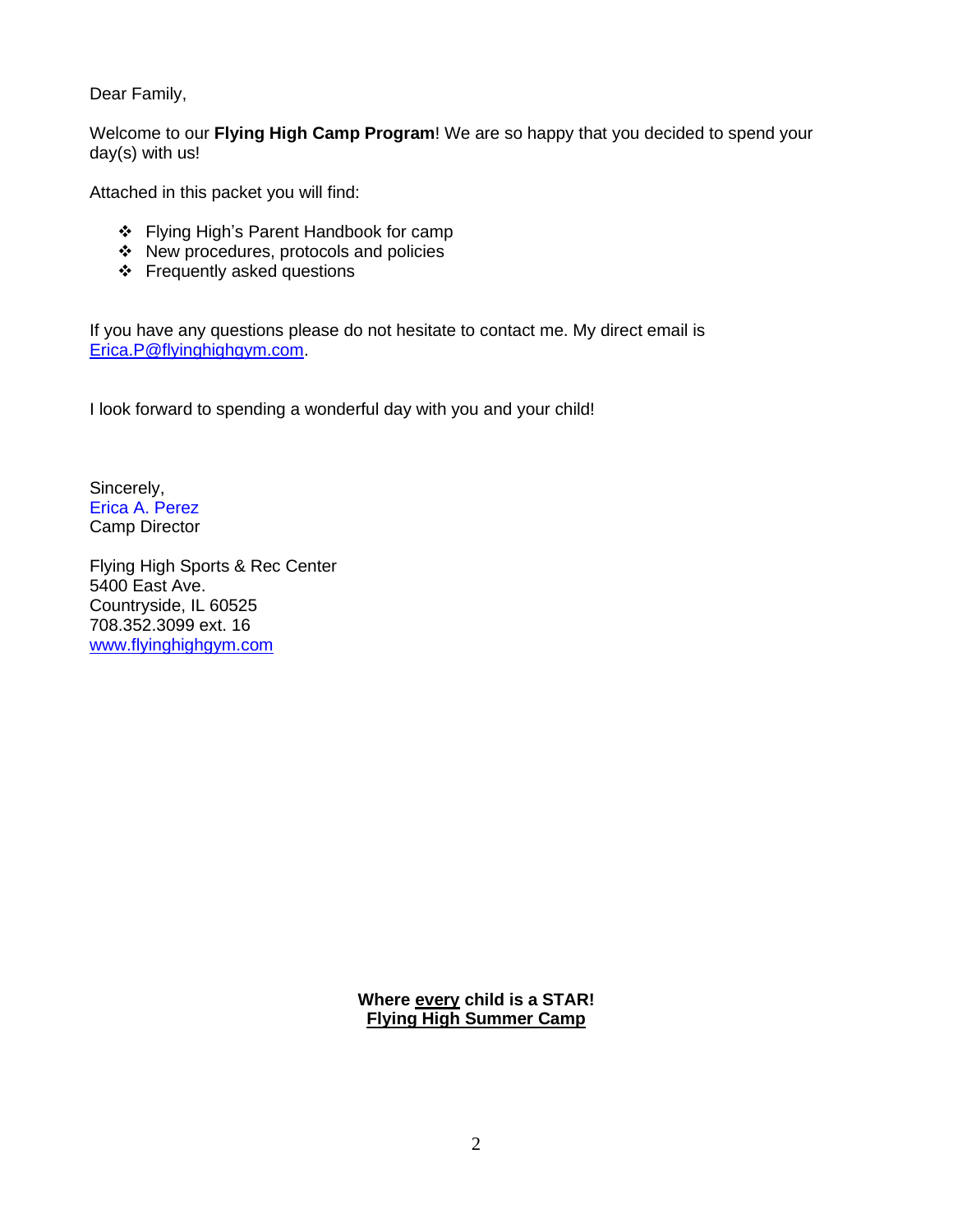## **Summer Camp Weeks:**

Week 1: 6/6-6/10 Week 2: 6/13-6/17 Week 3: 6/20-6/24 Week 4: 6/27-7/1 Week 5: 7/5-7/8 Week 6: 7/11-7/15 Week 7: 7/18-7/22 Week 8: 7/25-7/29 Week 10: 8/1-8/5 Week 11: 8/8-8/12 Week 12: 8/15-/19 *Week 13: 8/22-8/23*

## **Daily Options and Pricing:**

Pick and choose between whole days, half days, and hourly rates:

**Whole Week(s):** 9:00am – 4:00pm \$282 per child/per week

**Whole Day(s):** 9:00am – 4:00pm \$63 per child/per day

**AM Half Day(s):** 9:00am – 11:30am \$37 per child/per day

**PM Half Day(s):** 1:30pm – 4:00pm \$37 per child/per day

**Before Care:** 8:00am – 9:00am \$10 per child/per day - No sibling discount

**After Care:** 4pm-5:30pm (billed in 30-minute increments) \$5 per ½ hour/per child/per day - No sibling discount

# **Field Trip Add-On:** \$18

\*All campers will be charged a non-refundable annual administration fee of **\$35.00** at time of registration if applicable.

# **Savings:**

# **Sibling Discounts:**

-10% off the 2nd sibling -15% off the 3rd sibling -4<sup>th</sup> sibling is FREE!

# **Reminders:**

- Registration and Payment is due in FULL prior to children attending camp.
- Walk-ins welcome IF capacity has not been reached. FULL payment is due upon registration.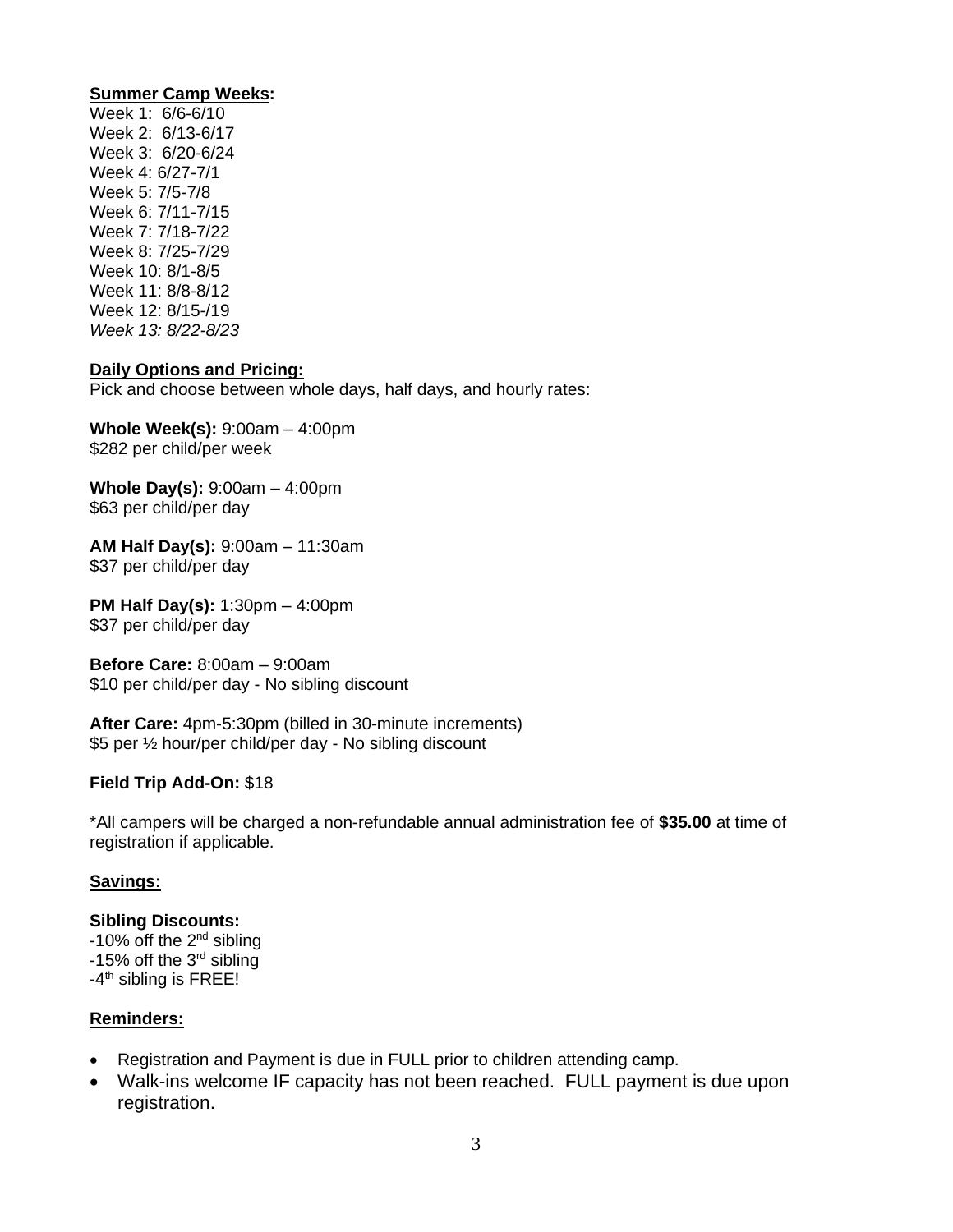## **Arrival & Departure**

## • **Main Entrance Doors Open at 8am.**

- Do not park in neighboring lots. Vehicles may be towed at the owner's expense.
- Each child must be signed in by an authorized adult.
- If the child is **pre-registered**, head upstairs and check-in with the camp staff.
- If the child is a **walk-in**, please check-in with our Front Desk staff first.
- If your child is going to be late or will be absent from camp, please email or call Flying High.
- When you pick up your child, you must check out with the camp staff. A child will only be discharged to parents/guardians or to an authorized pickup person. Please notify the Director when someone other than the parents or guardians will be picking up your child. A refusal may be made to release a child, related or not, to someone who has not been authorized in writing to receive the child. An I.D. may also be required by anyone picking up a child until staff becomes familiar with him/her.
- **Early Drop-offs and Late Pick-Up:** Children who are dropped-off early or picked up late, will be charged per our Before Care/After Care pricing. The balance will be run to the credit card on file.

## **Refund Policies**

If you have registered for camp and can no longer attend, please call the front desk and we will be happy to help you switch your child to a different camp date.

## **Personal Belongings**

We encourage not sending your child with a cell phone/tablet. If your child must bring a cell phone/tablet, we ask that it stays in their bag/cubby at all times.

Children may bring special games, toys, or books to be used during homeroom time. These items must be kept in the child's cubby during other times.

## **Lost or Stolen Items**

Flying High is not responsible for lost, stolen or damaged items. If your child leaves behind or should lose something, please call/email camp director/main office describing the item and we will do our best to locate it. Unclaimed lost and found items are donated to charity at the end of month.

## **Attire**

All children should wear comfortable, athletic clothing (no zippers, buttons or snaps) every day. Girls may wear leotards under their clothes. We will be participating in indoor and outdoor activities on a daily basis. Please make sure your child has athletic shoes with them every day (a pair can be kept in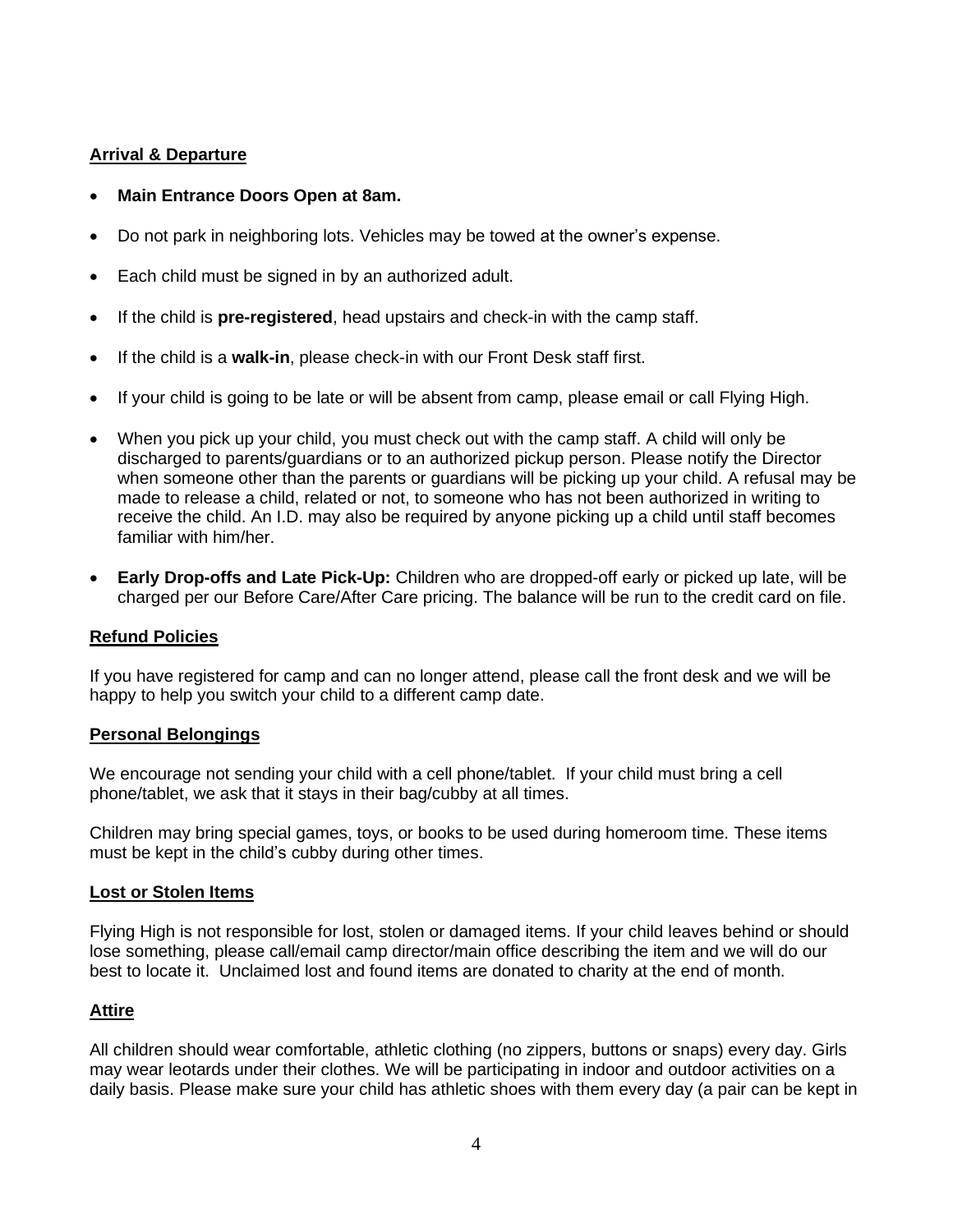his/her cubby)! All children are required to remove shoes and socks before entering the gym. Jewelry of any kind (except stud earrings) is not to be worn.

# **Extra Clothing**

All families are asked to provide a spare change of clothes to be kept at Flying High and used in case of an accident or emergency. This spare change of clothes should be placed in a bag and the child's name should be clearly written on the bag. This bag will be kept in the child's cubby.

# **What to Bring Everyday**

All children should bring a mask/cloth face covering with them daily.

- All children should either bring a bag lunch that does not require refrigeration or you may purchase a lunch from our [Cosmic Cafe.](https://docs.google.com/forms/d/e/1FAIpQLSfWFZmMdPY18NKaX_pLx8kVgB0diHSi_F1U9nZ5z1LRwf_V0g/viewform)
- All children should bring enough water to last the day as water fountains have been turned off.

# **Field Trips and Excursions**

As more businesses begin to open, we are setting our field trip schedule. Field Trip days will be available as an **optional** add on. More information will be released closer to the start of Summer Camp.

# **Snack**

Flying High will provide a daily snack. Snacks will include Cheez-Its, Goldfish crackers, animal crackers, or pretzels. Parents may also choose to pack a daily snack for their child.

## **Open Communication and Parent Involvement**

Flying High believes that parents & caregivers must work together to create a stable & effective environment for all children. Flying High recognizes that effective partnerships are characterized by clearly defined responsibilities, open communication, understanding, mutual respect & a common goal of always doing what is best for the child.

## **Child Abuse Reporting**

Illinois State Law requires all licensed professionals having reasonable cause to believe a child may be abused or neglected to report the matter immediately to the Illinois Department of Children and Family Services.

## **Illness Policy**

If your child becomes ill while at camp, he/she will be isolated in a supervised area until picked up. Illness at camp includes one or more of the following:

- Fever of 101° F or above vomiting
- Extreme coughing
- Diarrhea
- Lethargy
- Lice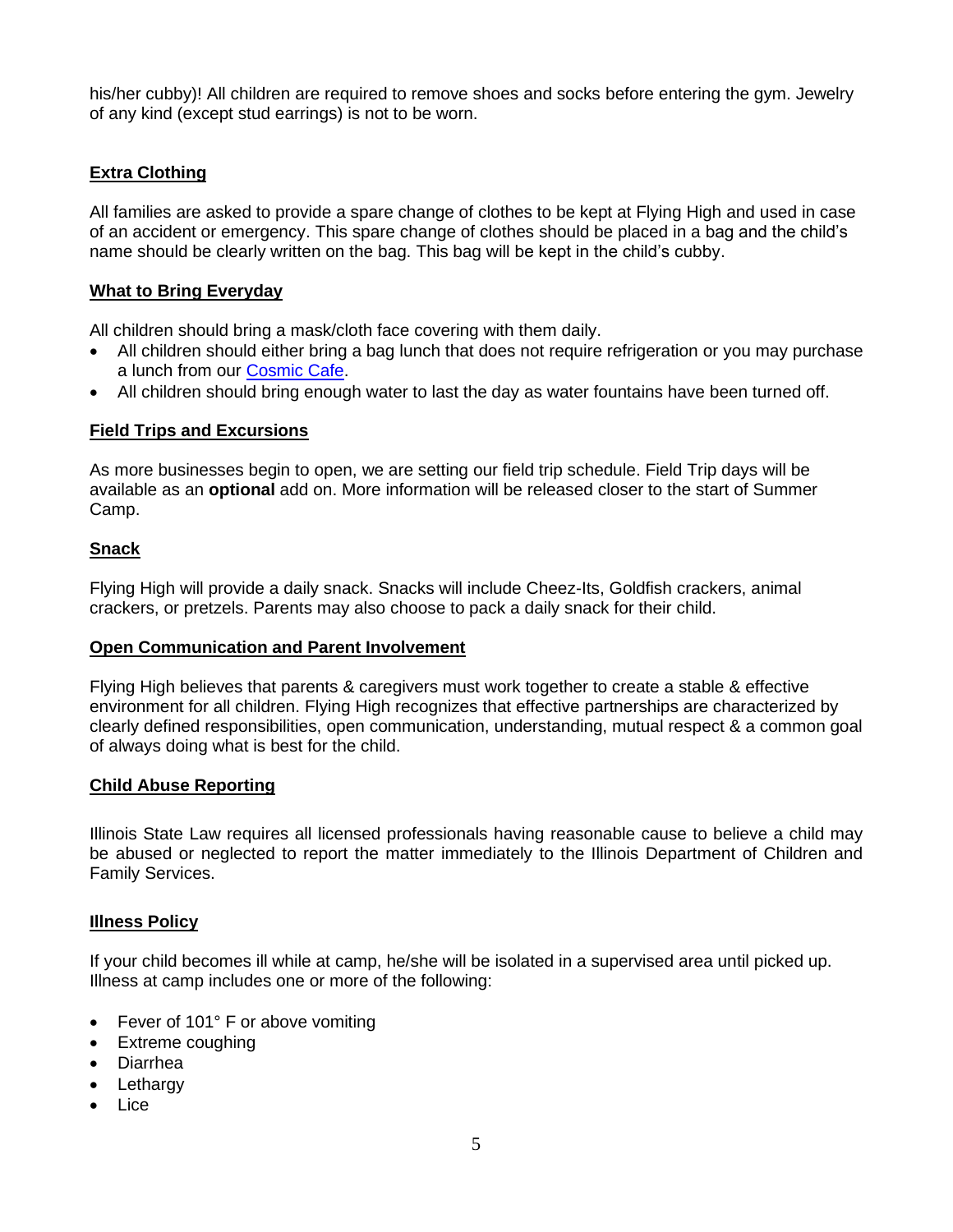A physician's note clearing the child to return to camp will be required for pink eye, strep throat, rashes or common diseases. In case of a contagious disease, parents are asked to contact Flying High immediately so that a memo can be sent out to the parents of children that may be at risk. Please assist our front desk staff by describing a specific disease or symptom when you call. **Medication Policy**

As a general principal, medication shall not be given during camp hours unless it is certified in writing by the attending physician that such medication cannot be administered before or after camp hours.

In instances of exceptions, medication (prescription and over-the-counter) will only be administered with a signed parent/guardian permission slip. All medication must contain the current prescription label and/or must be in the original container. Only the amount of medication listed on the bottle can be administered. Any additional dosages require a physician's note.

All medication must be clearly labeled with the child's name and will be kept out of the reach of children. Children are not allowed to have medication in their possession. Staff members have the right to take medication from the child and contact parents.

# **Allergies**

All allergies must be listed in the Flying High family account under the child's medical tab. Additional medications, such as Epi-pens, inhaler, must be accompanied by current signed orders form a physician. All medication is stored in our camp room, it is the parents' responsibility to ensure that camp's supply is maintained and medications are not expired. If your child (ren) requires an allergen free eating area or specific instructions, please email the camp director before the child (ren) attends camp.

## **Medical Emergency**

In the case of a medical emergency, Flying High reserves the right to obtain prompt services of a physician and hospitalization if needed. Parents may provide a written plan to access the services of a certified practitioner for a child who is exempt from medical care on religious grounds.

Parents will be notified immediately if their child becomes ill or injured while at Flying High. Parents are required to provide at least one other (besides parents/guardians) emergency contact number. Parents should notify Director if emergency contact numbers change.

# **Safety and Emergency Procedures**

Flying High has the following Safety and Emergency procedures in place:

- Tornado Procedure
- Fire Evacuation Procedure
- Power Outage Procedure
- Gym Safety Procedures (including foam pit extraction procedures)
- Cleaning of Bodily Fluids and Blood Born Pathogens
- Injury Procedure (including the use of a travel first-aid kit)
- All staff members are trained in CPR and First-Aid